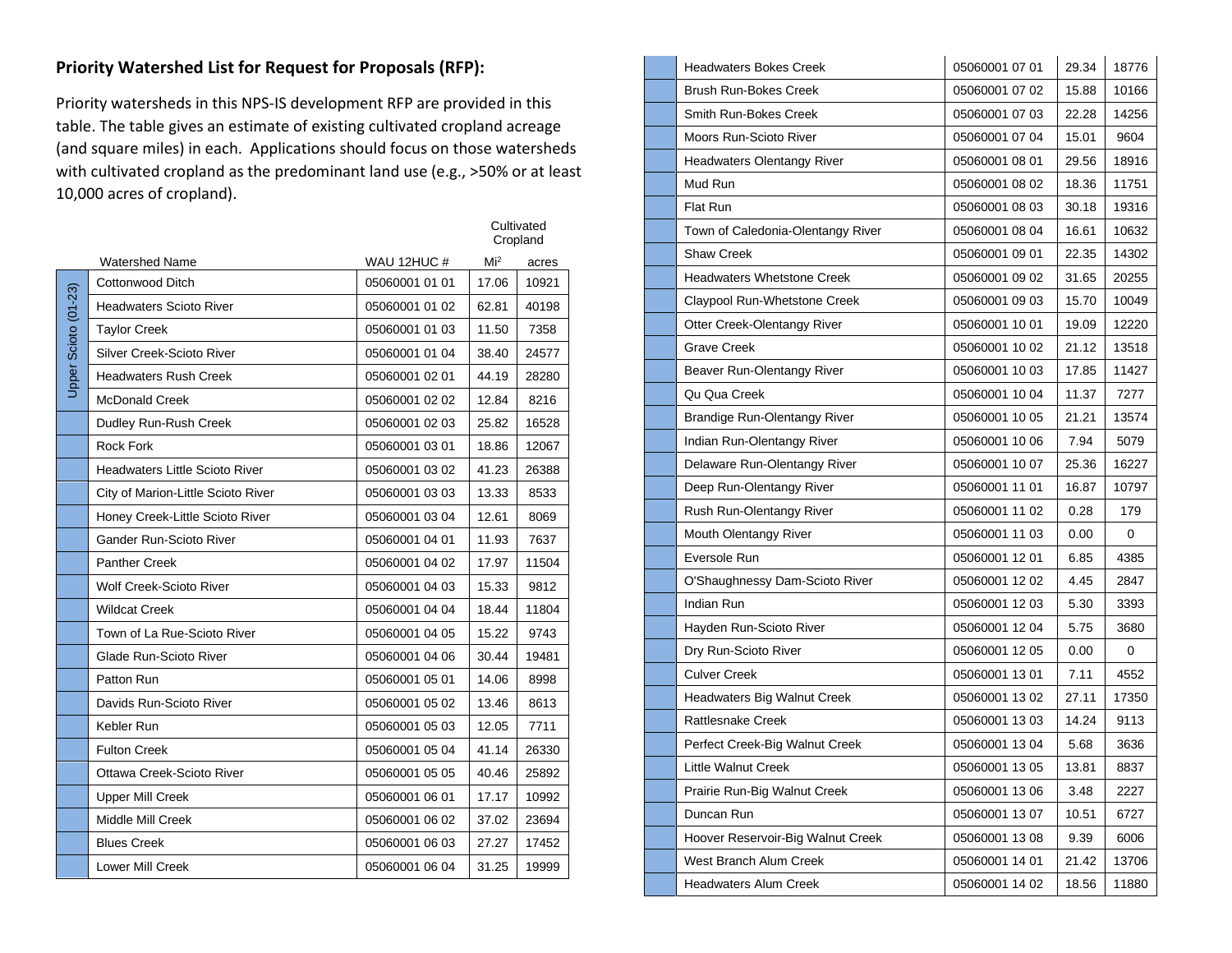| <b>Big Run-Alum Creek</b>         | 05060001 14 03 | 19.22 | 12302 |
|-----------------------------------|----------------|-------|-------|
| Alum Creek Dam-Alum Creek         | 05060001 14 04 | 4.25  | 2720  |
| Rocky Fork Creek                  | 05060001 15 01 | 6.33  | 4054  |
| City of Gahanna-Big Walnut Creek  | 05060001 15 02 | 0.31  | 197   |
| <b>Headwaters Blacklick Creek</b> | 05060001 15 03 | 10.43 | 6675  |
| Town of Brice-Blacklick Creek     | 05060001 15 04 | 2.72  | 1742  |
| Mason Run-Big Walnut Cr.          | 05060001 15 05 | 0.23  | 148   |
| Westerville Reservoir-Alum Creek  | 05060001 16 01 | 0.81  | 521   |
| <b>Bliss Run-Alum Creek</b>       | 05060001 16 02 | 0.40  | 254   |
| Town of Lockbourne-Alum Creek     | 05060001 16 03 | 3.90  | 2497  |
| Pawpaw Creek                      | 05060001 17 01 | 9.18  | 5873  |
| <b>Headwaters Walnut Creek</b>    | 05060001 17 02 | 29.31 | 18762 |
| Poplar Creek                      | 05060001 17 03 | 9.77  | 6255  |
| Sycamore Creek                    | 05060001 17 04 | 9.30  | 5955  |
| Town of Carroll-Walnut Creek      | 05060001 17 05 | 20.91 | 13382 |
| Georges Creek                     | 05060001 18 01 | 4.90  | 3134  |
| <b>Tussing Ditch-Walnut Creek</b> | 05060001 18 02 | 9.13  | 5842  |
| <b>Turkey Run</b>                 | 05060001 18 03 | 8.86  | 5668  |
| Little Walnut Creek               | 05060001 18 04 | 22.19 | 14204 |
| <b>Big Run-Walnut Creek</b>       | 05060001 18 05 | 30.17 | 19306 |
| Mud Run-Walnut Creek              | 05060001 18 06 | 8.73  | 5587  |
| Headwaters Big Darby Creek        | 05060001 19 01 | 8.71  | 5575  |
| Spain Creek-Big Darby Creek       | 05060001 19 02 | 47.07 | 30122 |
| <b>Buck Run</b>                   | 05060001 19 03 | 19.27 | 12334 |
| Sugar Run                         | 05060001 19 04 | 15.17 | 9707  |
| Robinson Run-Big Darby Creek      | 05060001 19 05 | 32.66 | 20902 |
| <b>Headwaters Treacle Creek</b>   | 05060001 20 01 | 15.38 | 9843  |
| <b>Proctor Run-Treacle Creek</b>  | 05060001 20 02 | 14.48 | 9265  |
| Headwaters Little Darby Creek     | 05060001 20 03 | 20.21 | 12935 |
| Spring Fork                       | 05060001 20 04 | 31.85 | 20382 |
| Barron Creek-Little Darby Creek   | 05060001 20 05 | 33.26 | 21286 |
| Thomas Ditch-Little Darby Creek   | 05060001 20 06 | 22.87 | 14635 |
| Worthington Ditch-Big Darby Creek | 05060001 21 01 | 49.99 | 31996 |
| Silver Ditch-Big Darby Creek      | 05060001 21 02 | 9.97  | 6379  |
| Hellbranch Run                    | 05060001 22 01 | 22.17 | 14191 |
| Gay Run-Big Darby Creek           | 05060001 22 02 | 13.24 | 8475  |

|                     | Greenbrier Creek-Big Darby Creek              | 05060001 22 03 | 24.89 | 15930 |
|---------------------|-----------------------------------------------|----------------|-------|-------|
|                     | Lizard Run-Big Darby Creek                    | 05060001 22 04 | 19.62 | 12556 |
|                     | Scioto Big Run                                | 05060001 23 01 | 1.61  | 1028  |
|                     | Kian Run-Scioto River                         | 05060001 23 02 | 0.20  | 130   |
|                     | <b>Grant Run-Scioto River</b>                 | 05060001 23 03 | 19.19 | 12282 |
|                     | Grove Run-Scioto River                        | 05060001 23 04 | 45.61 | 29189 |
|                     | Dry Run                                       | 05060001 23 05 | 12.78 | 8177  |
|                     | Town of Circleville-Scioto River              | 05060001 23 06 | 10.27 | 6572  |
|                     | <b>Headwaters Paint Creek</b>                 | 05060003 01 01 | 36.40 | 23297 |
|                     | <b>East Fork Paint Creek</b>                  | 05060003 01 02 | 46.59 | 29815 |
| Paint Creek (01-04) | Town of Washington Court House-Paint<br>Creek | 05060003 01 03 | 19.45 | 12446 |
|                     | <b>Headwaters Sugar Creek</b>                 | 05060003 02 01 | 39.79 | 25463 |
|                     | Camp Run-Sugar Creek                          | 05060003 02 02 | 32.79 | 20987 |
|                     | Wilson Creek                                  | 05060003 03 01 | 18.84 | 12060 |
|                     | Grassy Branch                                 | 05060003 03 02 | 12.36 | 7910  |
|                     | West Branch Rattlesnake Creek                 | 05060003 03 03 | 23.30 | 14911 |
|                     | Headwaters Rattlesnake Creek                  | 05060003 03 04 | 40.74 | 26076 |
|                     | Waddle Ditch-Rattlesnake Creek                | 05060003 03 05 | 18.75 | 11998 |
|                     | South Fork Lees Creek                         | 05060003 04 01 | 16.71 | 10694 |
|                     | Middle Fork Lees Creek                        | 05060003 04 02 | 14.07 | 9006  |
|                     | Lees Creek                                    | 05060003 04 03 | 30.53 | 19539 |
|                     | <b>Walnut Creek</b>                           | 05060003 04 04 | 7.71  | 4935  |
|                     | <b>Hardin Creek</b>                           | 05060003 04 05 | 11.47 | 7339  |
|                     | <b>Fall Creek</b>                             | 05060003 04 06 | 10.33 | 6614  |
|                     | Big Branch-Rattlesnake Creek                  | 05060003 04 07 | 7.95  | 5088  |
|                     | North Fork Great Miami River                  | 05080001 01 01 | 16.82 | 10768 |
|                     | South Fork Great Miami River                  | 05080001 01 02 | 30.11 | 19272 |
| Upper GMR (01-20)   | Indian Lake-Great Miami River                 | 05080001 01 03 | 12.47 | 7984  |
|                     | <b>Willow Creek</b>                           | 05080001 02 01 | 11.45 | 7329  |
|                     | Headwaters Muchnippi Creek                    | 05080001 02 02 | 17.25 | 11039 |
|                     | Little Muchnippi Creek                        | 05080001 02 03 | 29.67 | 18990 |
|                     | Calico Creek-Muchnippi Creek                  | 05080001 02 04 | 15.52 | 9934  |
|                     | Cherokee Mans Run                             | 05080001 03 01 | 9.88  | 6322  |
|                     | Rennick Creek-Great Miami River               | 05080001 03 02 | 22.09 | 14137 |
|                     | Rum Creek                                     | 05080001 03 03 | 24.90 | 15935 |
|                     |                                               |                |       |       |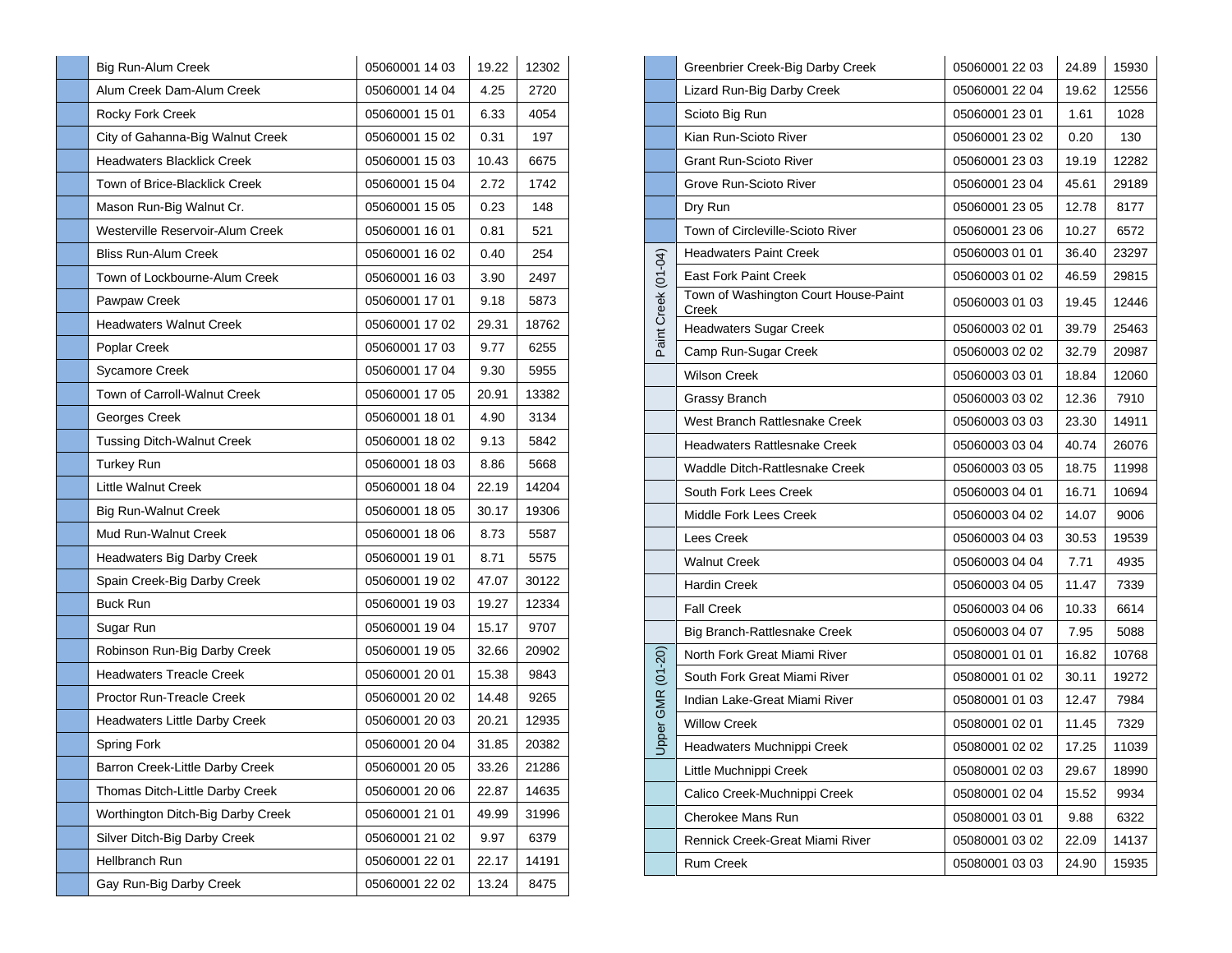| <b>Blue Jacket Creek</b>            | 05080001 03 04 | 6.30  | 4030  |
|-------------------------------------|----------------|-------|-------|
| <b>Bokengehalas Creek</b>           | 05080001 03 05 | 15.37 | 9834  |
| Brandywine Creek-Great Miami River  | 05080001 03 06 | 24.35 | 15583 |
| <b>McKees Creek</b>                 | 05080001 04 01 | 10.34 | 6616  |
| Lee Creek                           | 05080001 04 02 | 17.17 | 10989 |
| <b>Stoney Creek</b>                 | 05080001 04 03 | 16.51 | 10566 |
| <b>Indian Creek</b>                 | 05080001 04 04 | 13.84 | 8857  |
| <b>Plum Creek</b>                   | 05080001 04 05 | 19.71 | 12617 |
| Turkeyfoot Creek-Great Miami River  | 05080001 04 06 | 25.04 | 16025 |
| <b>Headwaters Loramie Creek</b>     | 05080001 05 01 | 34.31 | 21957 |
| Mile Creek                          | 05080001 05 02 | 50.41 | 32262 |
| Lake Loramie-Loramie Creek          | 05080001 05 03 | 29.29 | 18744 |
| Nine Mile Creek                     | 05080001 06 01 | 20.80 | 13312 |
| Painter Creek-Loramie Creek         | 05080001 06 02 | 15.95 | 10207 |
| <b>Turtle Creek</b>                 | 05080001 06 03 | 25.13 | 16082 |
| Mill Creek-Loramie Creek            | 05080001 06 04 | 16.05 | 10274 |
| Leatherwood Creek                   | 05080001 07 01 | 14.95 | 9568  |
| Mosquito Creek                      | 05080001 07 02 | 28.20 | 18048 |
| Brush Creek-Great Miami River       | 05080001 07 03 | 16.45 | 10529 |
| <b>Rush Creek</b>                   | 05080001 07 04 | 14.22 | 9102  |
| Garbry Creek-Great Miami River      | 05080001 07 05 | 27.74 | 17753 |
| Spring Creek                        | 05080001 08 01 | 21.63 | 13841 |
| <b>Headwaters Lost Creek</b>        | 05080001 08 02 | 12.42 | 7952  |
| East Branch Lost Creek              | 05080001 08 03 | 11.79 | 7544  |
| Little Lost Creek-Lost Creek        | 05080001 08 04 | 26.27 | 16815 |
| Peter's Creek-Great Miami River     | 05080001 08 05 | 30.40 | 19453 |
| South Fork Stillwater River         | 05080001 09 01 | 12.61 | 8073  |
| <b>Headwaters Stillwater River</b>  | 05080001 09 02 | 13.11 | 8394  |
| North Fork Stillwater River         | 05080001 09 03 | 15.92 | 10186 |
| <b>Boyd Creek</b>                   | 05080001 09 04 | 11.26 | 7209  |
| Woodington Run-Stillwater River     | 05080001 09 05 | 29.56 | 18919 |
| Town of Beamsville-Stillwater River | 05080001 09 06 | 15.87 | 10157 |
| Dismal Creek                        | 05080001 10 01 | 6.81  | 4361  |
| <b>Kraut Creek</b>                  | 05080001 10 02 | 17.47 | 11182 |
| West Branch Greenville Creek        | 05080001 10 03 | 21.72 | 13903 |
| <b>Headwaters Greenville Creek</b>  | 05080001 10 04 | 11.22 | 7184  |

| Mud Creek                                                            | 05080001 11 01                                                       | 23.22                | 14860 |
|----------------------------------------------------------------------|----------------------------------------------------------------------|----------------------|-------|
|                                                                      |                                                                      |                      |       |
| <b>Bridge Creek-Greenville Creek</b>                                 | 05080001 11 02                                                       | 11.69                | 7479  |
| Dividing Branch-Greenville Creek                                     | 05080001 11 03                                                       | 38.15                | 24419 |
| <b>Indian Creek</b>                                                  | 05080001 12 01                                                       | 16.82                | 10765 |
| Swamp Creek                                                          | 05080001 12 02                                                       | 34.43                | 22038 |
| <b>Trotters Creek</b>                                                | 05080001 12 03                                                       | 15.16                | 9700  |
| <b>Harris Creek</b>                                                  | 05080001 12 04                                                       | 14.06                | 8999  |
| Town of Covington-Stillwater River                                   | 05080001 12 05                                                       | 15.18                | 9716  |
| <b>Little Painter Creek</b>                                          | 05080001 13 01                                                       | 11.28                | 7218  |
| <b>Painter Creek</b>                                                 | 05080001 13 02                                                       | 30.72                | 19661 |
| Canyon Run-Stillwater River                                          | 05080001 13 03                                                       | 36.13                | 23122 |
| <b>Brush Creek</b>                                                   | 05080001 14 01                                                       | 19.95                | 12765 |
| <b>Ludlow Creek</b>                                                  | 05080001 14 02                                                       | 34.86                | 22308 |
| <b>Brush Creek</b>                                                   | 05080001 14 03                                                       | 11.90                | 7613  |
| Jones Run-Stillwater River                                           | 05080001 14 04                                                       | 10.59                | 6780  |
| Mill Creek-Stillwater River                                          | 05080001 14 05                                                       | 11.54                | 7389  |
| Town of Irvington-Stillwater River                                   | 05080001 14 06                                                       | 1.62                 | 1040  |
| Machochee Creek                                                      | 05080001 15 01                                                       | 10.60                | 6785  |
| <b>Headwaters Mad River</b>                                          | 05080001 15 02                                                       | 15.23                | 9744  |
| Kings Creek                                                          | 05080001 15 03                                                       | 30.49                | 19512 |
| Glady Creek-Mad River                                                | 05080001 15 04                                                       | 28.44                | 18199 |
| Muddy Creek                                                          | 05080001 16 01                                                       | 18.31                | 11716 |
| Dugan Run                                                            | 05080001 16 02                                                       | 14.06                | 8998  |
| <b>Nettle Creek</b>                                                  | 05080001 16 03                                                       | 15.82                | 10124 |
| Anderson Creek                                                       | 05080001 16 04                                                       | 14.82                | 9487  |
| <b>Storms Creek</b>                                                  | 05080001 16 05                                                       | 5.59                 | 3575  |
| Chapman Creek                                                        | 05080001 16 06                                                       | 17.11                | 10950 |
| Bogles Run-Mad River                                                 | 05080001 16 07                                                       | 19.55                | 12512 |
| <b>East Fork Buck Creek</b>                                          | 05080001 17 01                                                       | 16.97                | 10858 |
| <b>Headwaters Buck Creek</b>                                         |                                                                      | 23.95                | 15327 |
| Sinking Creek                                                        | 05080001 17 03                                                       | 9.13                 | 5846  |
| <b>Beaver Creek</b>                                                  | 05080001 17 04                                                       | 16.22                | 10378 |
| Clarence J Brown Lake-Buck Creek                                     | 05080001 17 05                                                       | 11.06                | 7081  |
|                                                                      |                                                                      |                      | 651   |
|                                                                      |                                                                      |                      | 4764  |
|                                                                      |                                                                      |                      | 2948  |
| City of Springfield-Buck Creek<br>Moore Run<br>Pondy Creek-Mad River | 05080001 17 02<br>05080001 17 06<br>05080001 18 01<br>05080001 18 02 | 1.02<br>7.44<br>4.61 |       |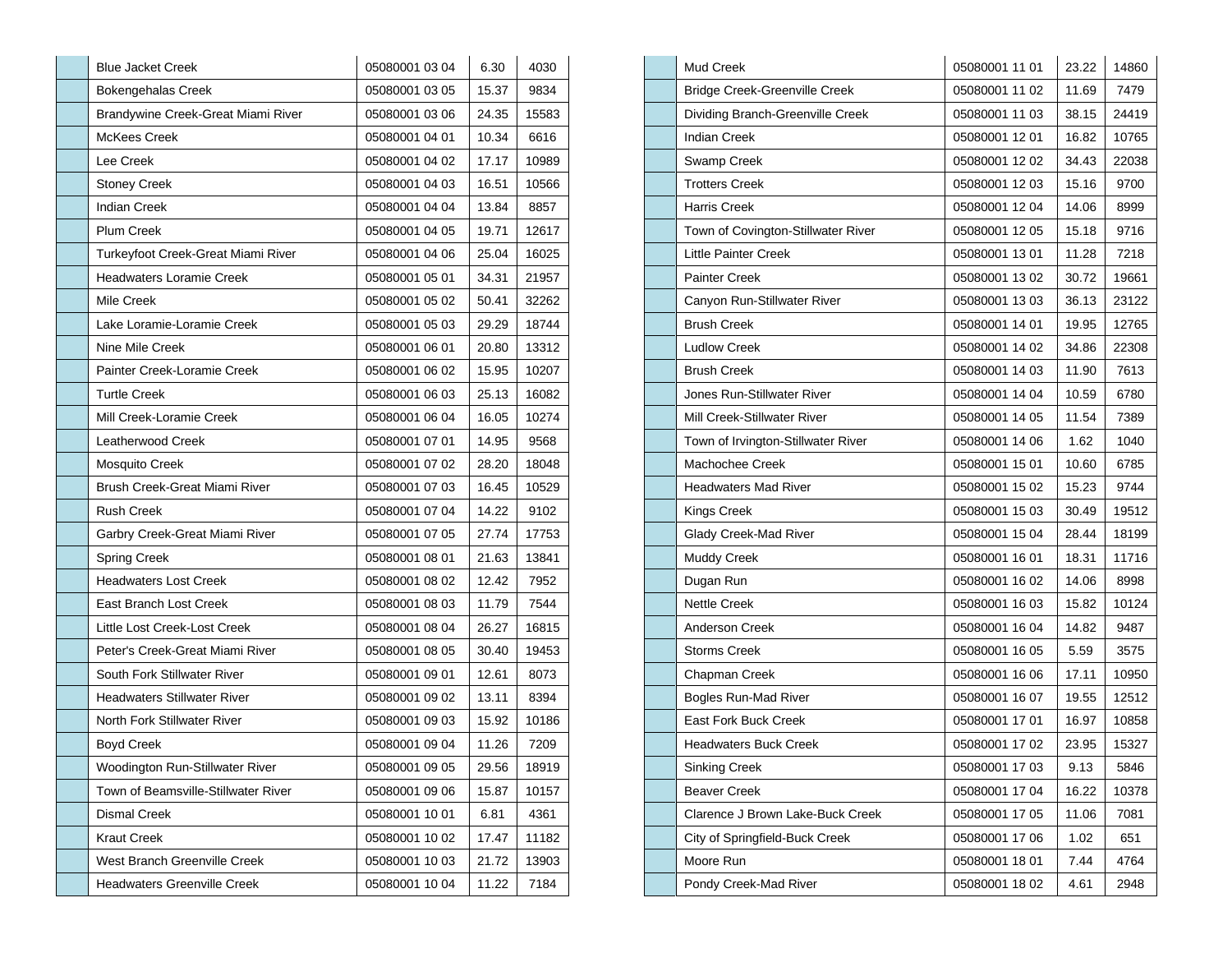|                    | Mill Creek                               | 05080001 18 03 | 7.18  | 4595  |
|--------------------|------------------------------------------|----------------|-------|-------|
|                    | Donnels Creek                            | 05080001 18 04 | 20.39 | 13050 |
|                    | Rock Run-Mad River                       | 05080001 18 05 | 10.35 | 6625  |
|                    | Jackson Creek-Mad River                  | 05080001 18 06 | 16.86 | 10791 |
|                    | Mud Creek                                | 05080001 19 01 | 10.09 | 6460  |
|                    | Mud Run                                  | 05080001 19 02 | 14.74 | 9436  |
|                    | Huffman Dam-Mad River                    | 05080001 19 03 | 5.30  | 3389  |
|                    | City of Dayton-Mad River                 | 05080001 19 04 | 0.26  | 165   |
|                    | East Fork Honey Creek                    | 05080001 20 01 | 10.09 | 6456  |
|                    | West Fork Honey Creek                    | 05080001 20 02 | 15.38 | 9841  |
|                    | <b>Indian Creek</b>                      | 05080001 20 03 | 18.71 | 11976 |
|                    | Pleasant Run-Honey Creek                 | 05080001 20 04 | 19.78 | 12659 |
|                    | Poplar Creek-Great Miami River           | 05080001 20 05 | 10.86 | 6953  |
|                    | North Branch Wolf Creek                  | 05080002 01 01 | 11.65 | 7458  |
| Middle GMR (01-03) | <b>Headwaters Wolf Creek</b>             | 05080002 01 02 | 11.56 | 7401  |
|                    | Dry Run-Wolf Creek                       | 05080002 01 03 | 3.25  | 2080  |
|                    | <b>Holes Creek</b>                       | 05080002 01 04 | 0.67  | 428   |
|                    | Town of Oakwood-Great Miami River        | 05080002 01 05 | 1.01  | 648   |
|                    | Opossum Creek-Great Miami River          | 05080002 01 06 | 1.99  | 1272  |
|                    | <b>Millers Fork</b>                      | 05080002 02 01 | 20.21 | 12935 |
|                    | <b>Headwaters Twin Creek</b>             | 05080002 02 02 | 38.11 | 24391 |
|                    | Swamp Creek                              | 05080002 02 03 | 15.11 | 9669  |
|                    | <b>Price Creek</b>                       | 05080002 02 04 | 23.48 | 15027 |
|                    | Lesley Run-Twin Creek                    | 05080002 02 05 | 30.85 | 19742 |
|                    | <b>Bantas Fork</b>                       | 05080002 03 01 | 26.10 | 16706 |
|                    | Aukerman Creek                           | 05080002 03 02 | 13.92 | 8909  |
|                    | Toms Run                                 | 05080002 03 03 | 19.54 | 12508 |
|                    | Town of Gratis-Twin Creek                | 05080002 03 04 | 17.36 | 11108 |
|                    | <b>Little Twin Creek</b>                 | 05080002 03 05 | 14.27 | 9130  |
|                    | Town of Germantown-Twin Creek            | 05080002 03 06 | 6.79  | 4345  |
|                    | Headwaters Little Miami River            | 05090202 01 01 | 26.95 | 17249 |
| Upper LMR          | North Fork Little Miami River            | 05090202 01 02 | 26.14 | 16727 |
|                    | Buffenbarger Cemetery-Little Miami River | 05090202 01 03 | 17.55 | 11234 |
|                    | Yellow Springs Creek-Little Miami River  | 05090202 01 04 | 22.25 | 14242 |
|                    | North Fork Massies Creek                 | 05090202 02 01 | 27.64 | 17691 |

| South Fork Massies Creek         | 05090202 02 02 | 18.85 | 12066 |
|----------------------------------|----------------|-------|-------|
| Massies Creek                    | 05090202 02 03 | 20.83 | 13331 |
| Little Beaver Creek              | 05090202 02 04 | 0.73  | 469   |
| <b>Beaver Creek</b>              | 05090202 02 05 | 3.46  | 2214  |
| Shawnee Creek-Little Miami River | 05090202 02 06 | 12.75 | 8163  |
| <b>Headwaters Anderson Fork</b>  | 05090202 03 01 | 32.38 | 20721 |
| Painters Run-Anderson Fork       | 05090202 03 02 | 33.94 | 21724 |
| Mouth Anderson Fork              | 05090202 03 03 | 10.93 | 6992  |
| North Branch Caesar Creek        | 05090202 04 01 | 21.64 | 13853 |
| Upper Caesar Creek               | 05090202 04 02 | 10.21 | 6534  |
| South Branch Caesar Creek        | 05090202 04 03 | 14.05 | 8993  |
| Middle Caesar Creek              | 05090202 04 04 | 19.84 | 12699 |
| <b>Flat Fork</b>                 | 05090202 04 05 | 11.04 | 7068  |
| Lower Caesar Creek               | 05090202 04 06 | 16.89 | 10807 |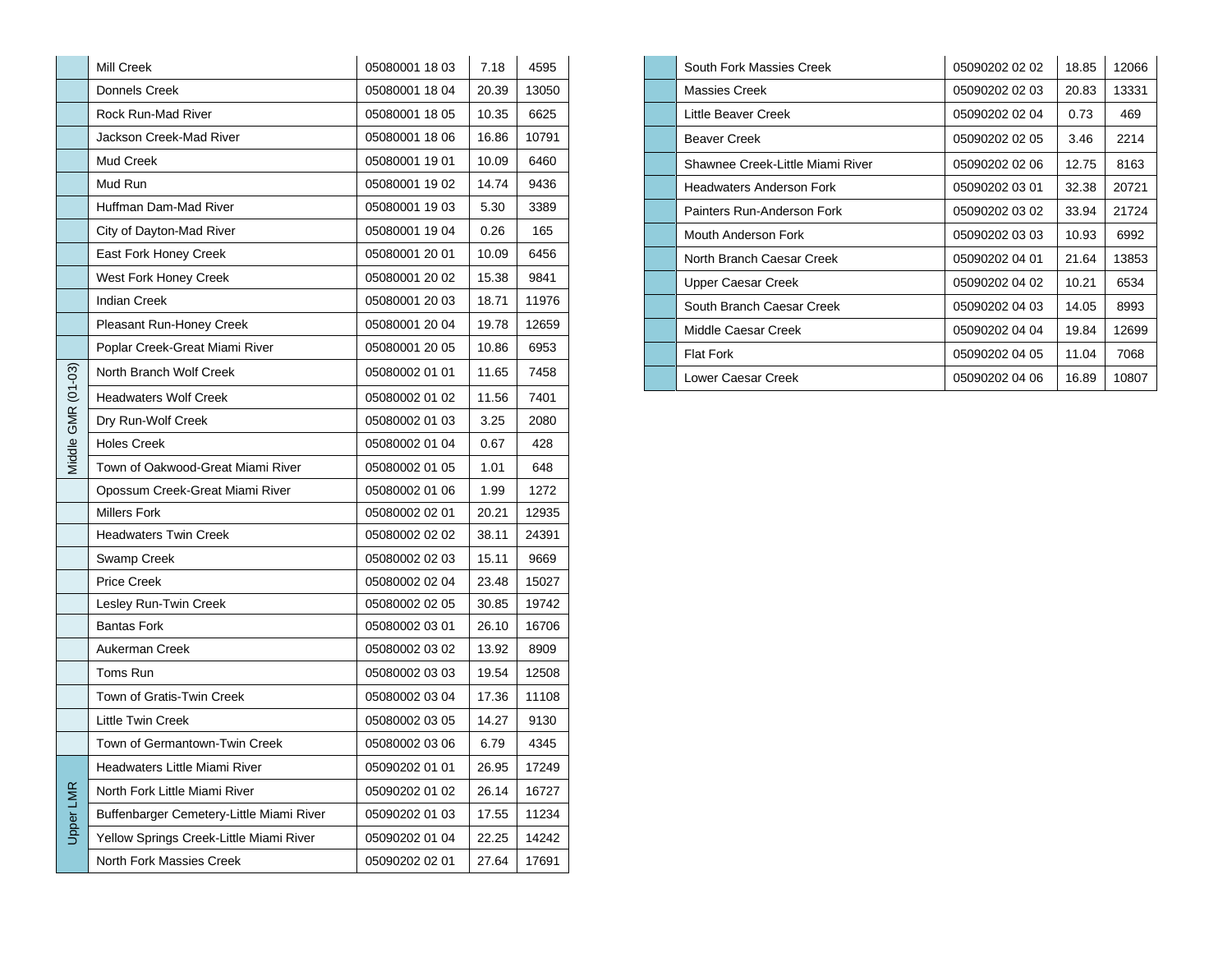